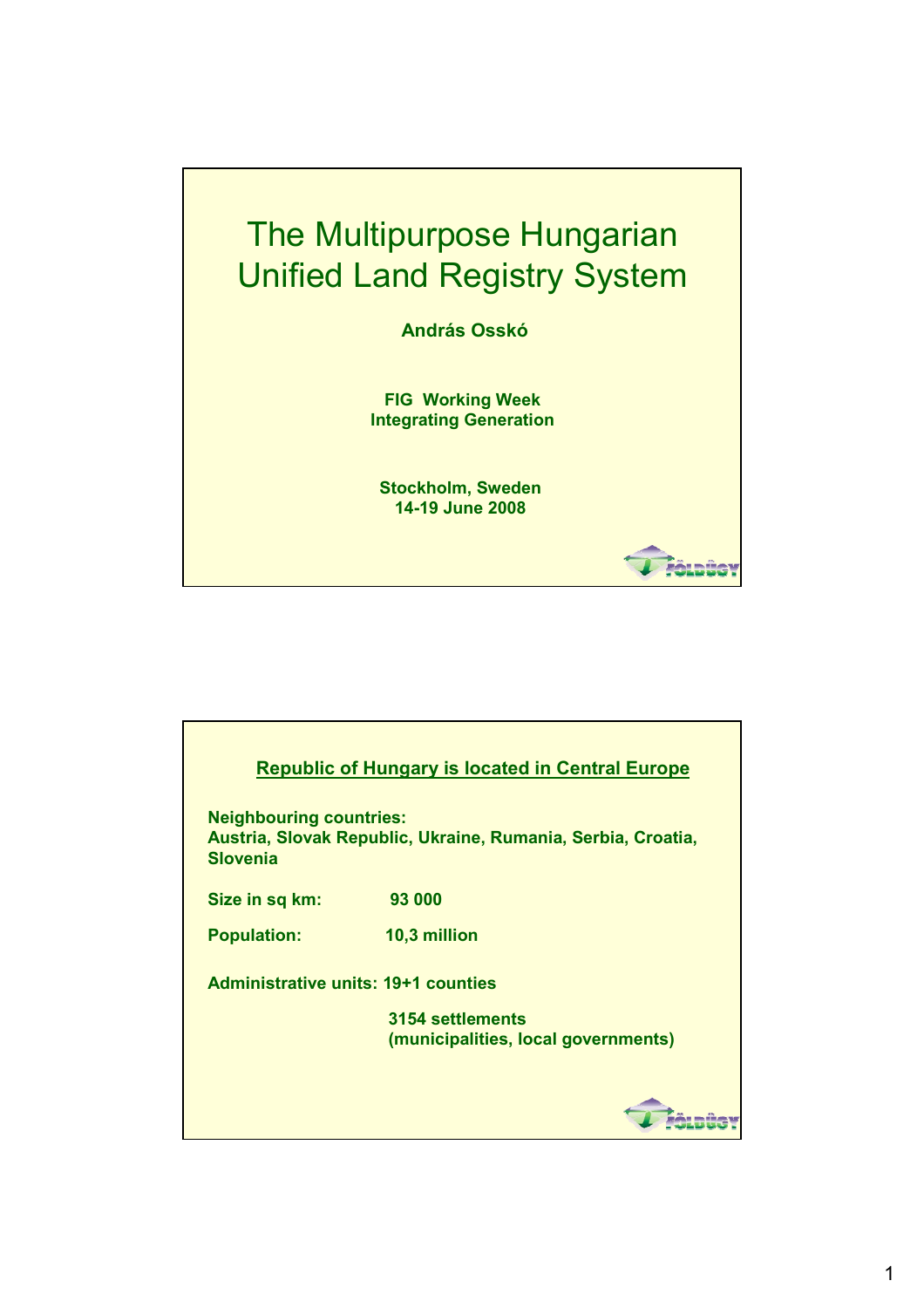

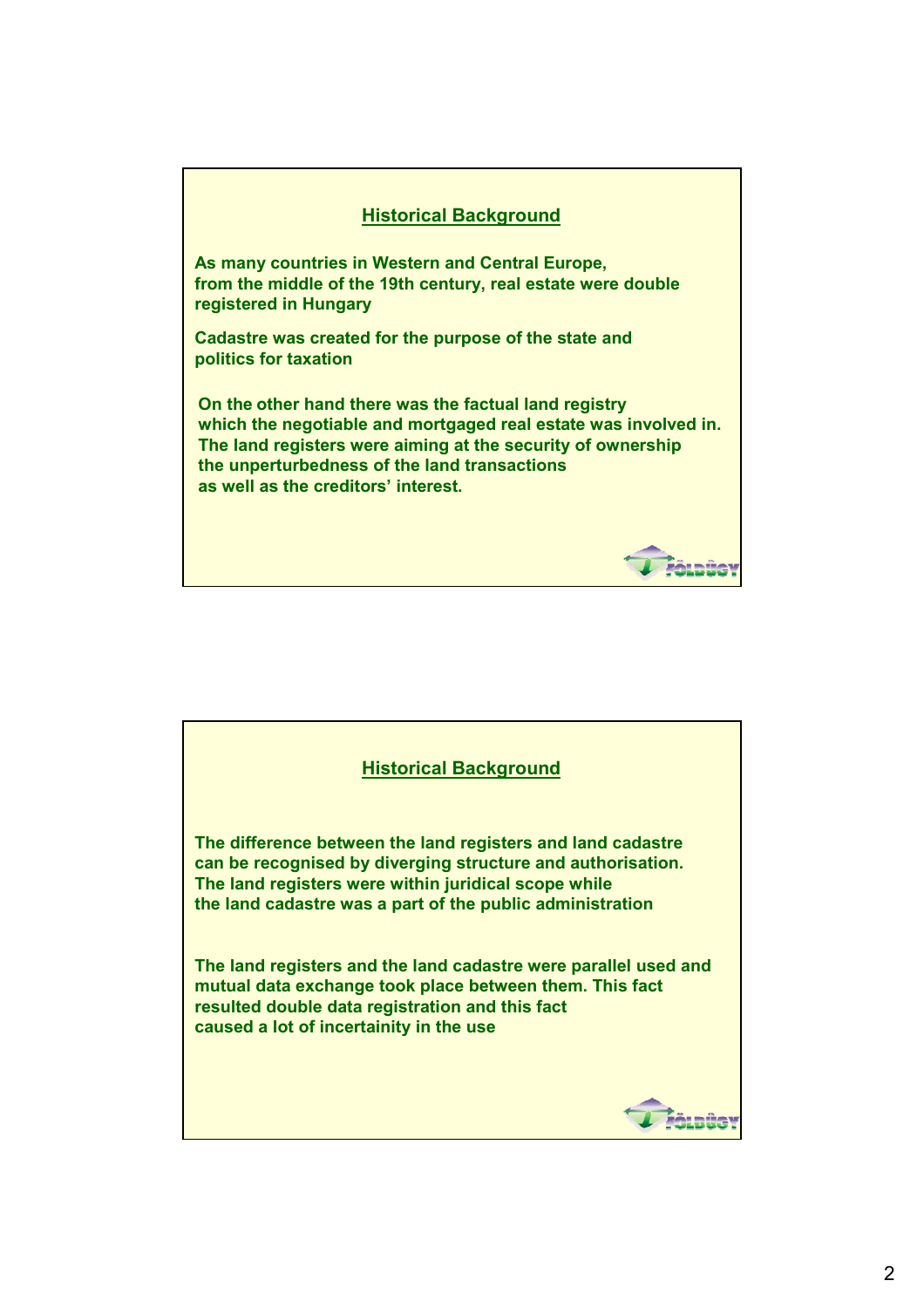| <b>Historical Background</b>                                                                                                                                                                                                                             |  |
|----------------------------------------------------------------------------------------------------------------------------------------------------------------------------------------------------------------------------------------------------------|--|
| These circumstances lead to decision in 1972, that keeping<br>records parallel is not authentic but unified registration<br>has to be established, including all the rights, data<br>(mapping and legal) concerning the legal status of the real estates |  |
| The new unified land registration was completed by the land<br>offices organisation for the entire country by communities in 1981.                                                                                                                       |  |
| Legal documents and cadastral maps are in digital form                                                                                                                                                                                                   |  |
| Land Office organisation became self financing with effect<br>from 1st January 2007                                                                                                                                                                      |  |
|                                                                                                                                                                                                                                                          |  |

**VI FÖLDÜ** 

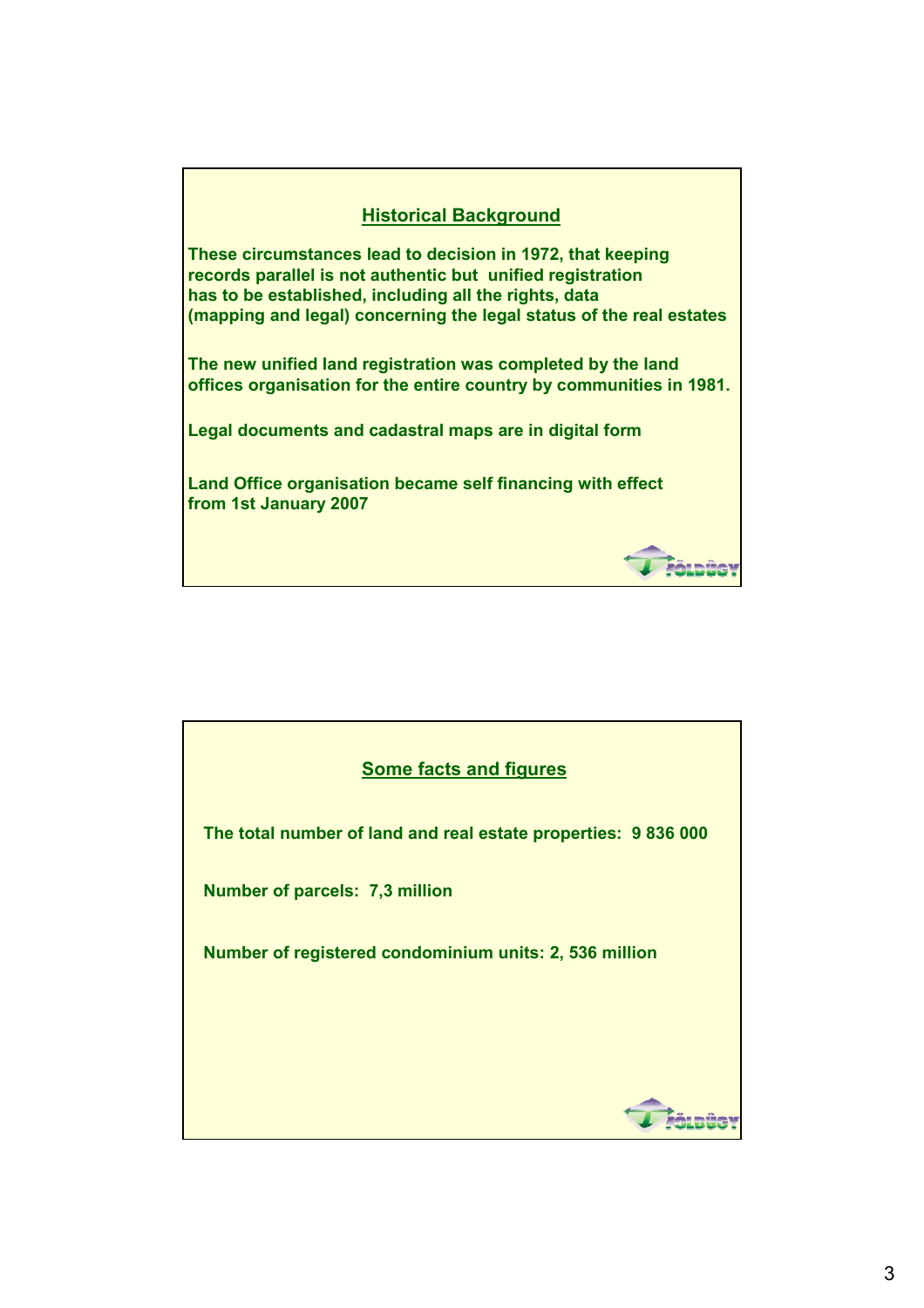## **The Unified land registry consist of**

**Real estate registration map, this is identical with the cadastral map and serves also for land surveying purpose The content of cadastral map: administrative boundaries, legal parcel boundaries, parcel number, buildings and constructions, street name and number, agricultural land cultivation. Other attributes according to law**

## **Property sheet (legal document) Part I. Descriptive data (parcel number, address, area, land use, features of cultivation, soil quality, etc.) Part II. Titles i.e. data relating to ownership (name, birth, address, personal id., etc. Part III. All the other titles and rights according to law ( mortgages, restrictions, easements, public rights, etc.) Land book descriptive data of every real estate by communities, arranged according to parcel number order showing the extent of the total area as well Archive of registered deeds, documents***Châtaüe*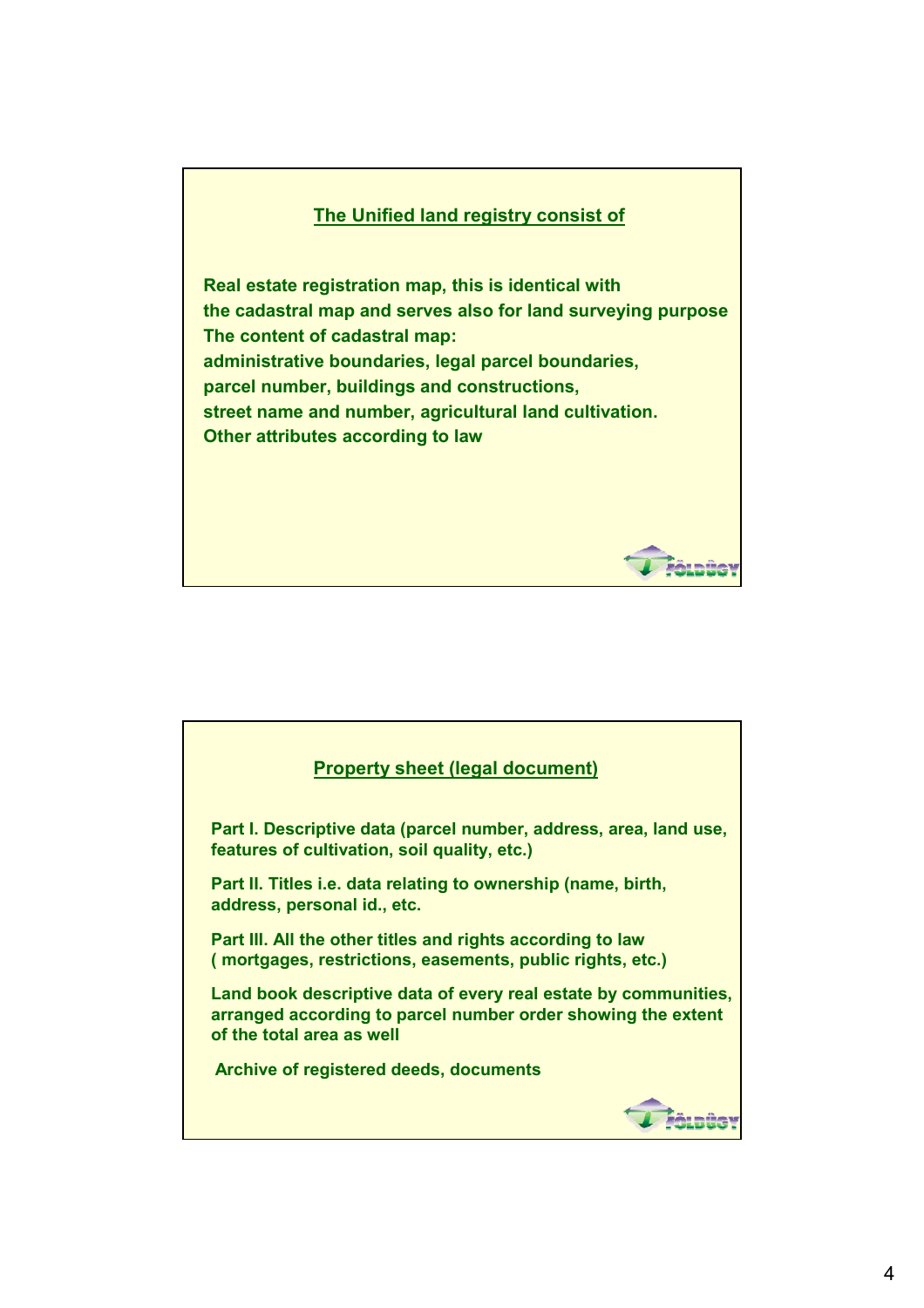

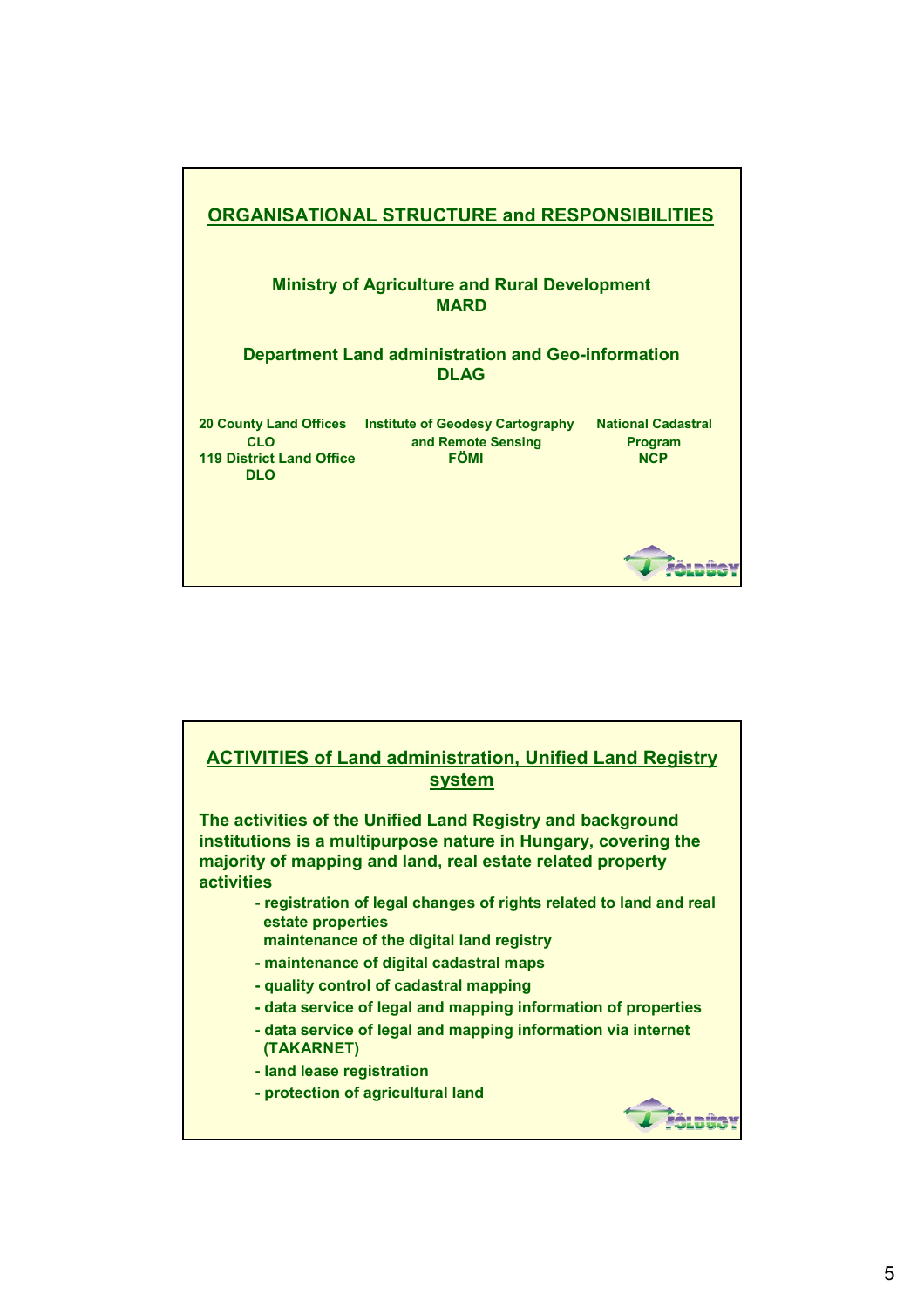

| <b>RESPONSIBILITIES</b> |                                                                                                                                                                                                                                                        |  |  |
|-------------------------|--------------------------------------------------------------------------------------------------------------------------------------------------------------------------------------------------------------------------------------------------------|--|--|
| <b>MARD, DLAG</b>       | supervising, managing land administration activities, creating<br>laws, professional instructions                                                                                                                                                      |  |  |
| <b>DLO</b>              | first instance authority, registration of legal and cadastral<br>mapping changes,<br>Maintenance of digital legal and cadastral mapping data base,<br>selling data, providing services<br>land protection activities, land lease registration          |  |  |
| <b>CLO</b>              | second instance authority in legal and cadastral mapping<br>matters<br>supervising, managing DLO activities<br>maintenance of administrative boundaries in the county<br>quality control of major cadastral mapping<br>providing mass digital services |  |  |
|                         |                                                                                                                                                                                                                                                        |  |  |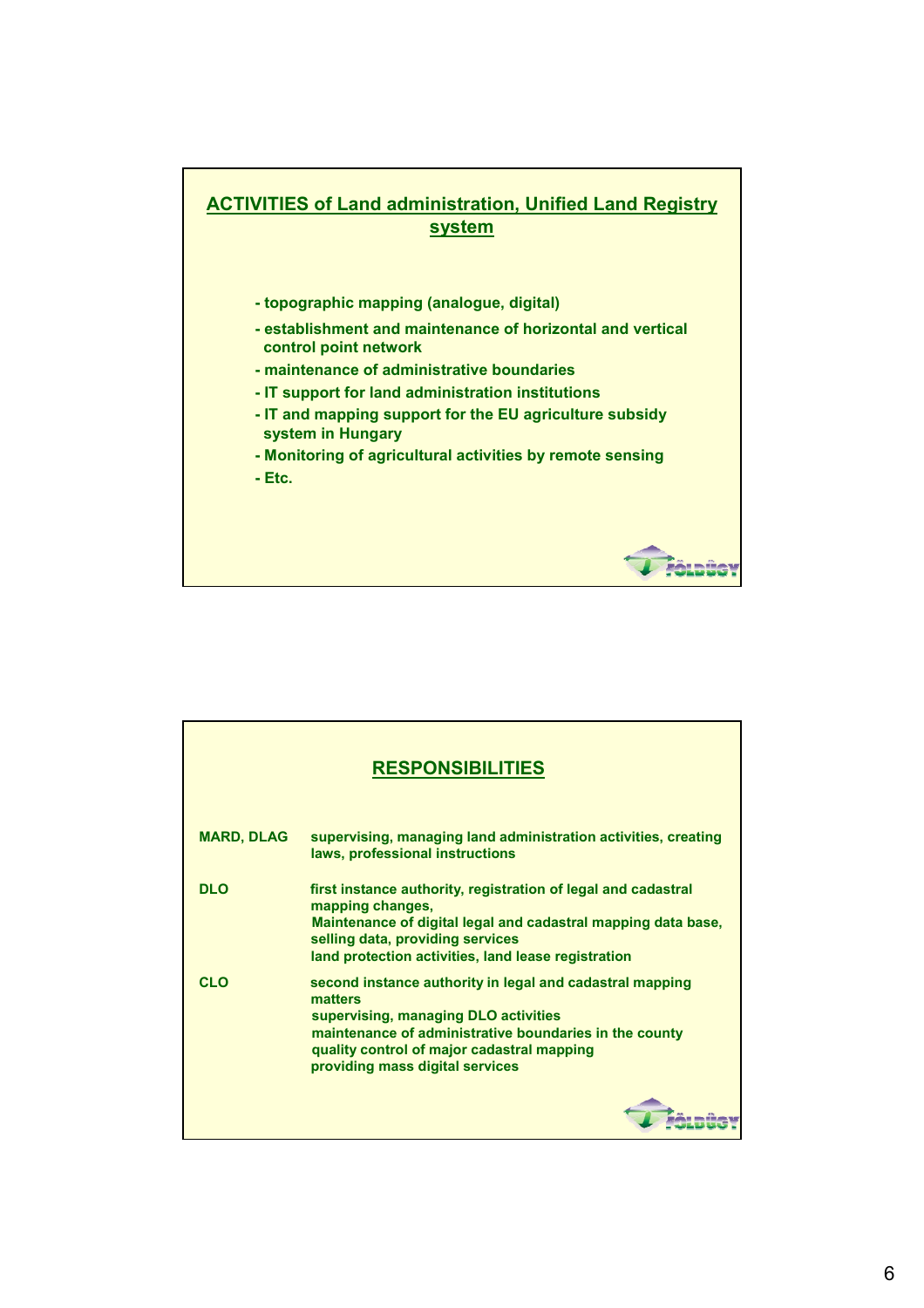| <b>RESPONSIBILITIES</b> |                                                                                                                                                                                                                                                                                                                                                                                                                                                                                                                                                                  |  |  |
|-------------------------|------------------------------------------------------------------------------------------------------------------------------------------------------------------------------------------------------------------------------------------------------------------------------------------------------------------------------------------------------------------------------------------------------------------------------------------------------------------------------------------------------------------------------------------------------------------|--|--|
| <b>FÖMI</b>             | background institution<br>maintenance of horizontal and vertical control point network<br>establishing GPS network<br>topographic mapping<br>maintenance of administrative boundary database of the<br>country<br>developing, supporting IT systems for land administration<br><b>institutions</b><br>operating online TAKARNET services for external users and<br>land offices<br>remote sensing activities, supporting agriculture<br>operating IT system, supporting EU agricultural subsidy<br>issuing professional instructions<br>international activities |  |  |
| <b>NCP</b>              | National Cadastral Program as a governmental non profit<br>company, managing, financing countrywide digital cadastral<br>mapping by commercial bank loan                                                                                                                                                                                                                                                                                                                                                                                                         |  |  |

| <b>Number and education of staff</b>                          |      |  |
|---------------------------------------------------------------|------|--|
| <b>Total number of staff</b>                                  | 4000 |  |
| - legal                                                       | 2400 |  |
| - land surveyors                                              | 820  |  |
| - management and administration                               | 400  |  |
| - land protection, land use, land lease                       | 300  |  |
| -IT support                                                   | 100  |  |
| MARD Department of land administration and Geo-information 17 |      |  |
|                                                               |      |  |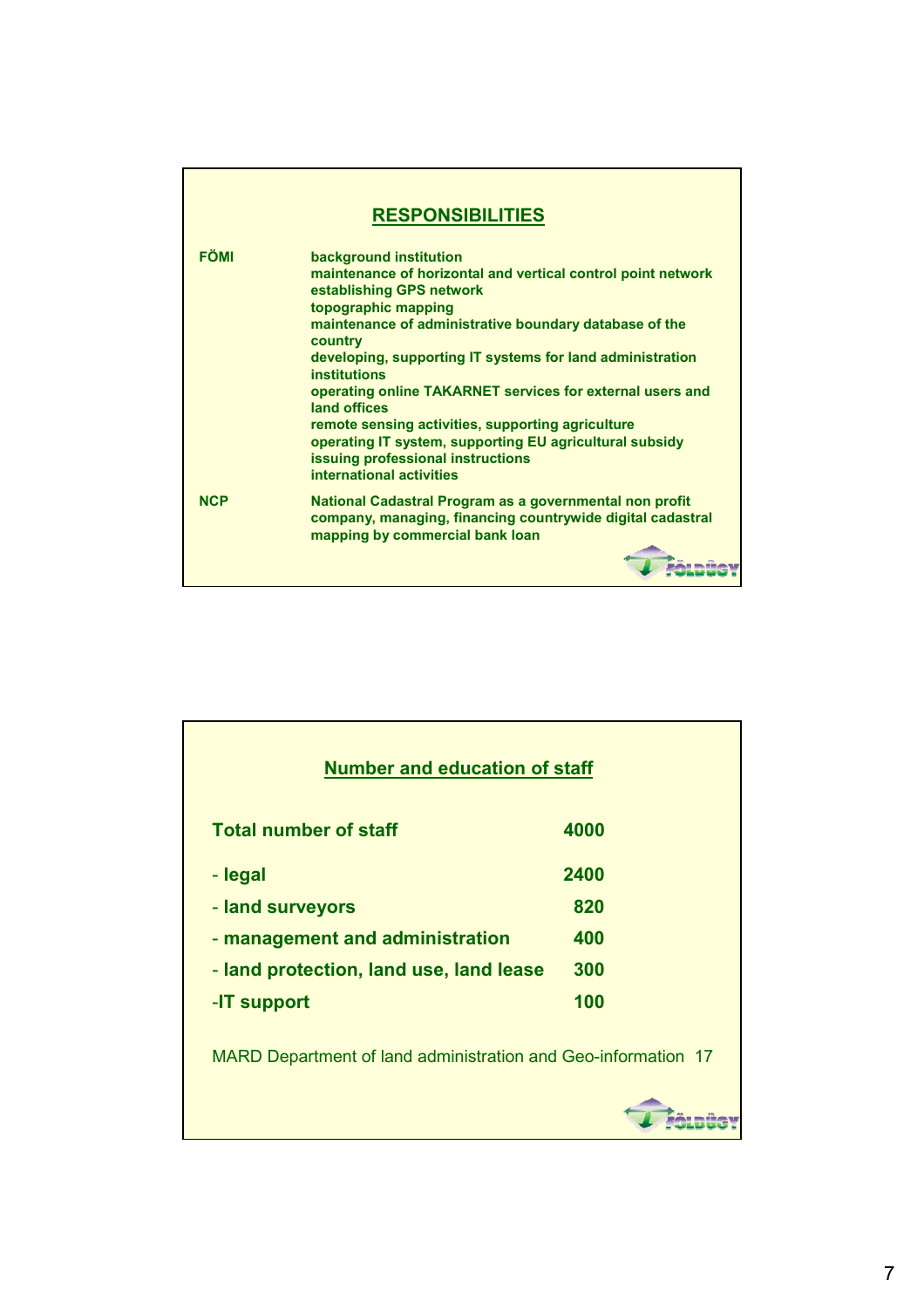|                  | <b>Number of higher educated staff</b><br>560                                                                                                                                    |
|------------------|----------------------------------------------------------------------------------------------------------------------------------------------------------------------------------|
| - legal          | 470                                                                                                                                                                              |
| - land surveyors |                                                                                                                                                                                  |
| - agric engineer | 250                                                                                                                                                                              |
| - other          | 230                                                                                                                                                                              |
|                  | Number and roles of professionals related to the                                                                                                                                 |
|                  | <b>Unified Land registry activities</b>                                                                                                                                          |
|                  | Number of lawyers 1000, it's compulsory by law the<br>involvement of lawyers in legal transactions                                                                               |
|                  | Number of licensed surveyors 2000, it's compulsory by law<br>the involvement of licensed surveyors in cadastral mapping<br>works, effecting and changing cadastral maps and data |
|                  |                                                                                                                                                                                  |

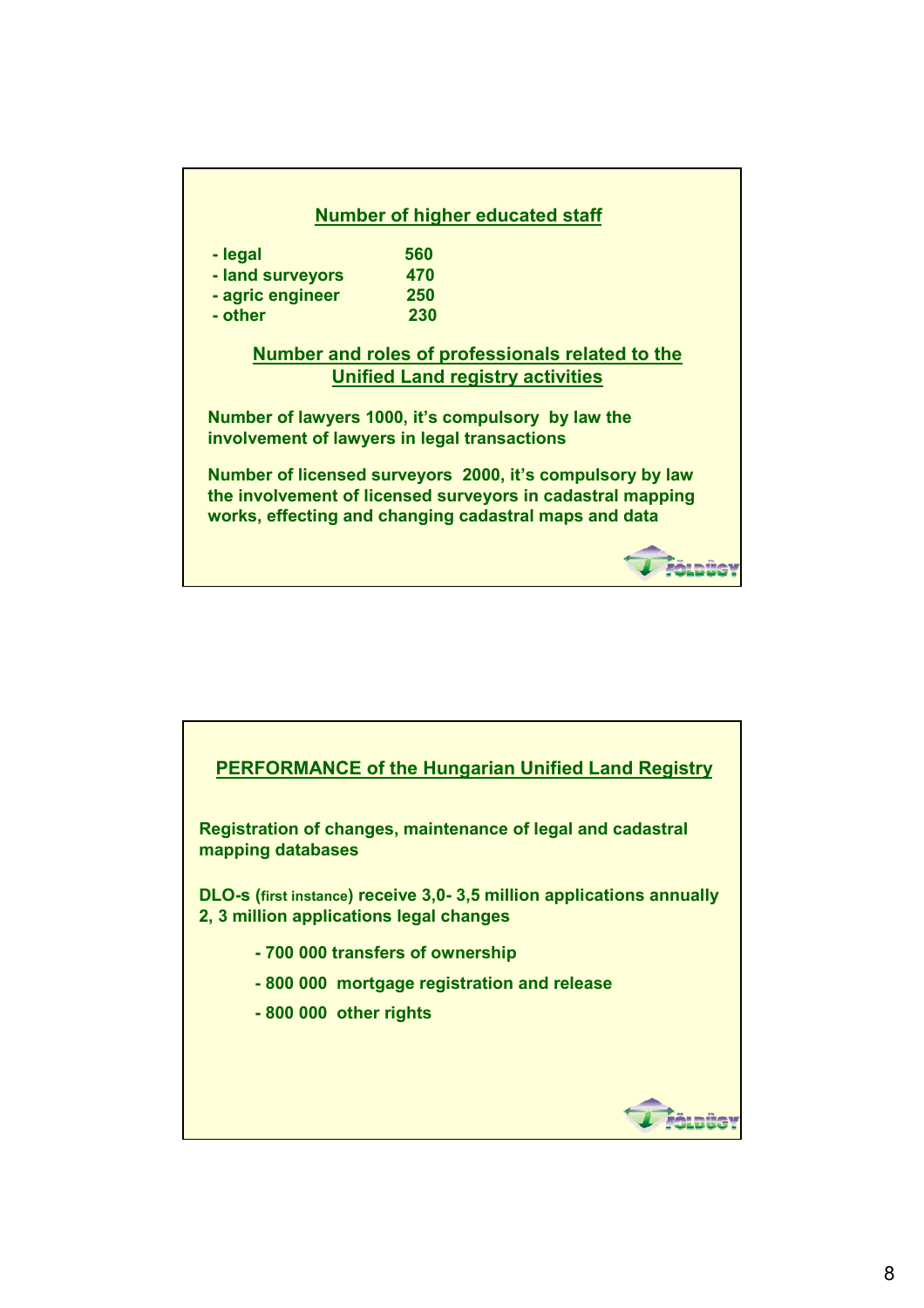

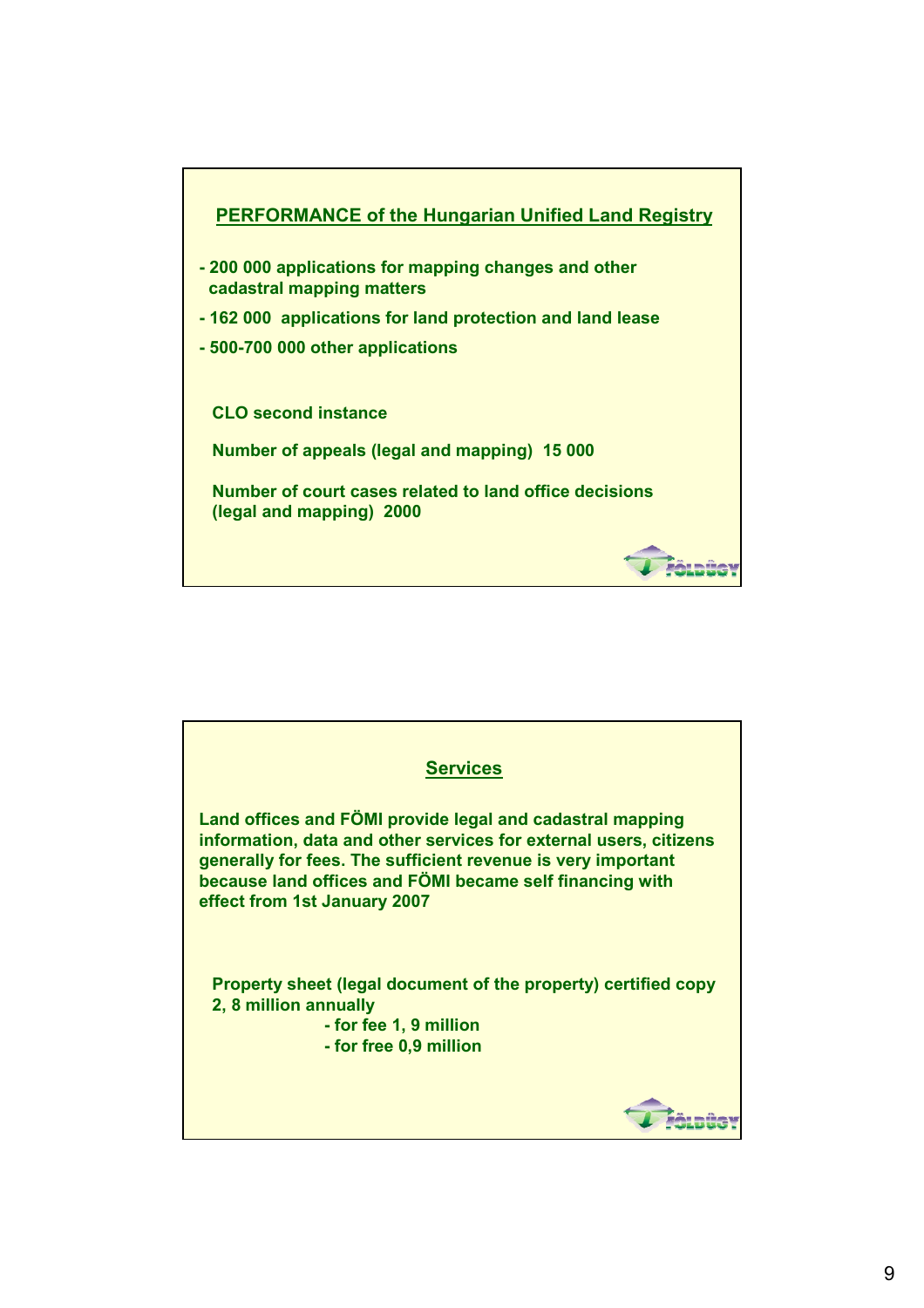

| <b>FINANCIAL FIGURES (in million EURO)</b>                                                                                                                                                          |      |  |
|-----------------------------------------------------------------------------------------------------------------------------------------------------------------------------------------------------|------|--|
| Land office institutions and FÖMI have been self financing since<br>2007, but limited freedom how to use it. The central government<br>still defines the majority of figures in the central budget. |      |  |
| The annual revenue and the budget in 2007, 100 million EURO<br>(25 billion HUF)                                                                                                                     |      |  |
| - registration fee                                                                                                                                                                                  | 37,2 |  |
| - selling of legal data                                                                                                                                                                             | 28,8 |  |
| - selling of cadastral mapping data                                                                                                                                                                 | 6,8  |  |
| - cadastral survey services                                                                                                                                                                         | 9,2  |  |
| - online and other services                                                                                                                                                                         | 18,0 |  |
|                                                                                                                                                                                                     |      |  |
|                                                                                                                                                                                                     |      |  |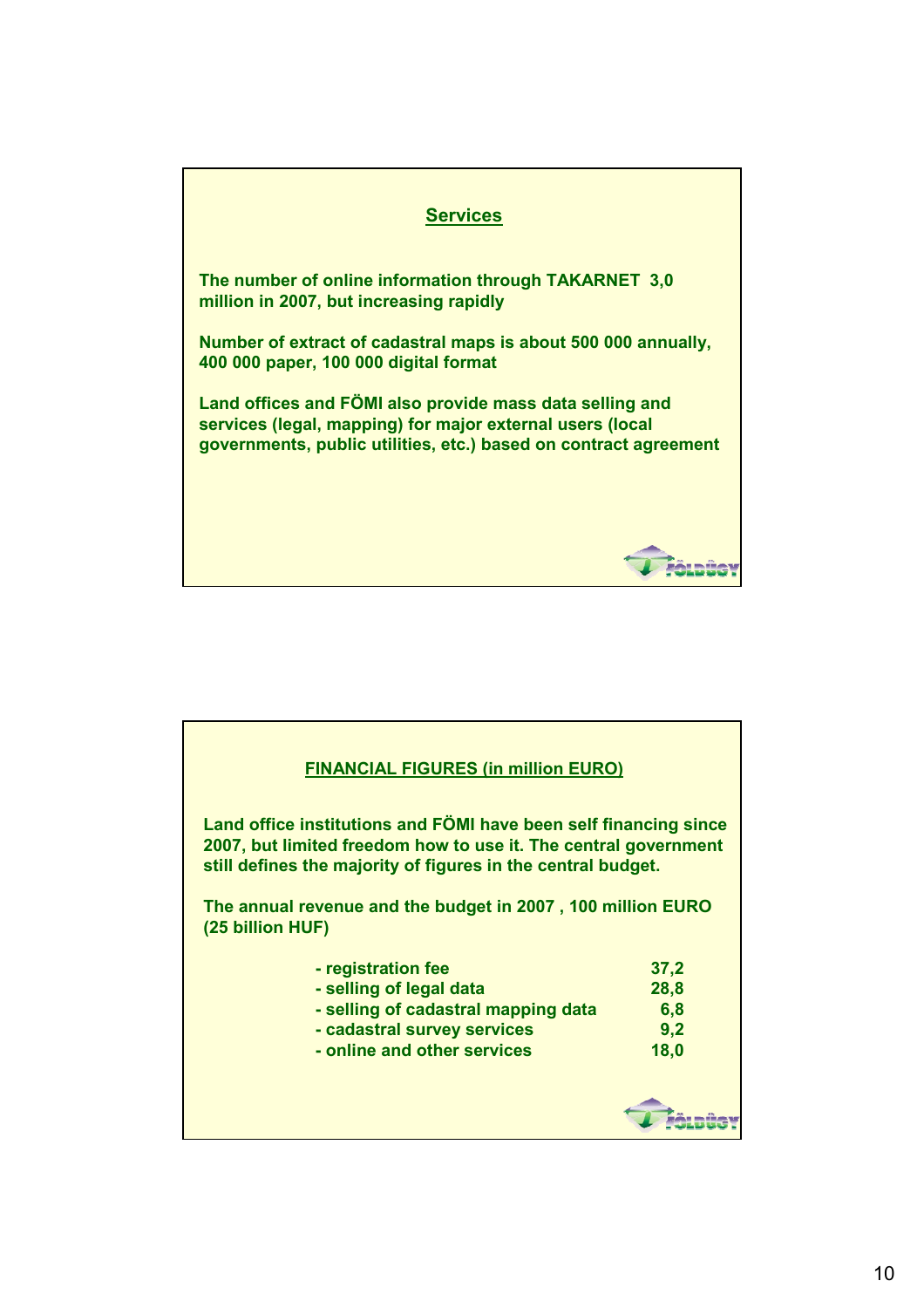| <b>Some example of services, products and prices (EURO)</b> |                 |  |
|-------------------------------------------------------------|-----------------|--|
| Legal                                                       |                 |  |
| - registration of change in ownership/ property             | 24              |  |
| - registration of mortgage/property                         | 48              |  |
| - registration of condominium/ property                     | 24, but max 400 |  |
| - fast track registration                                   | 40              |  |
| - certified property sheet (legal document)                 | 16              |  |
| - non certified property sheet                              | 8               |  |
| - copy of archived document/page                            | 0,4             |  |
|                                                             |                 |  |
|                                                             |                 |  |
|                                                             |                 |  |

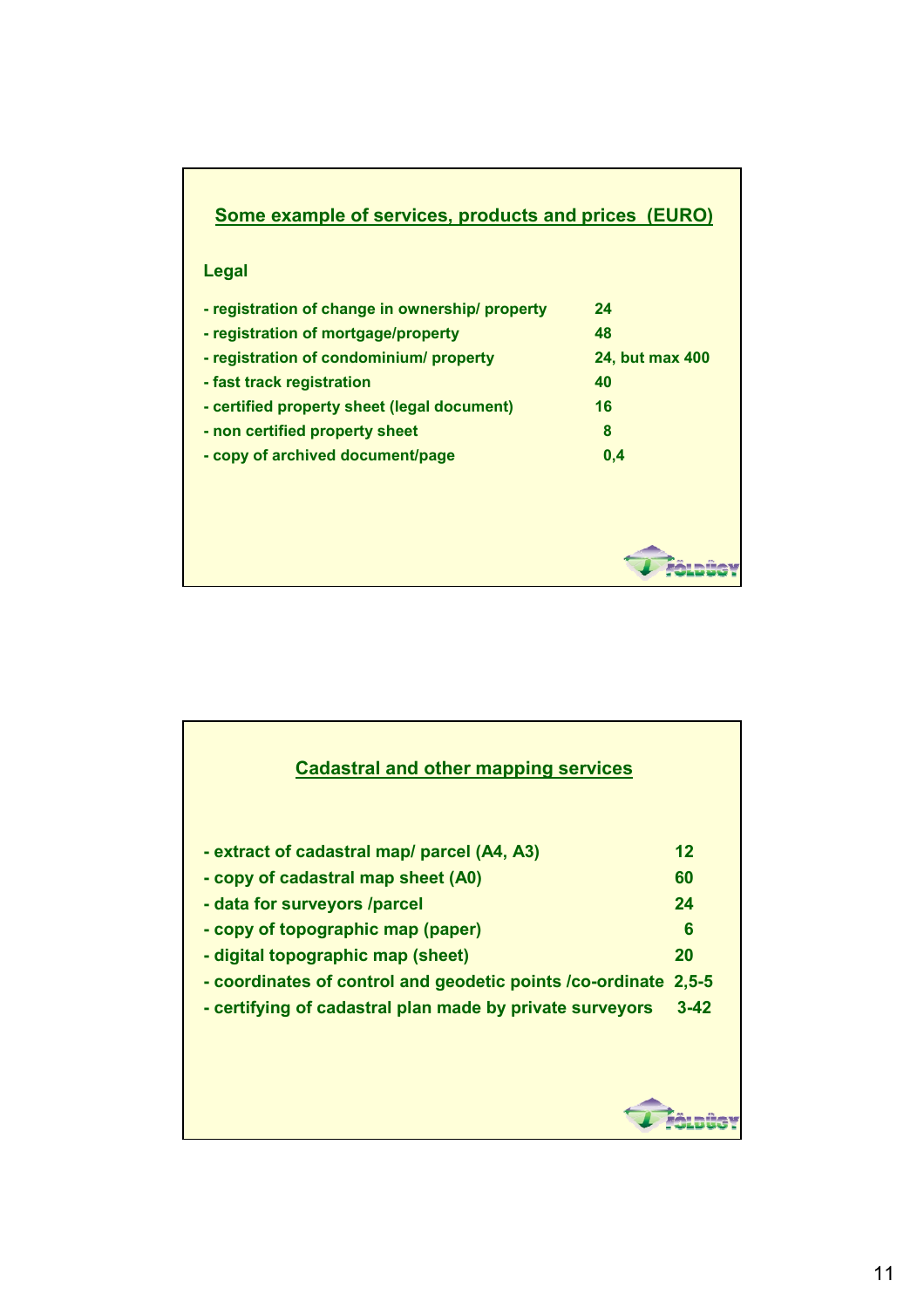

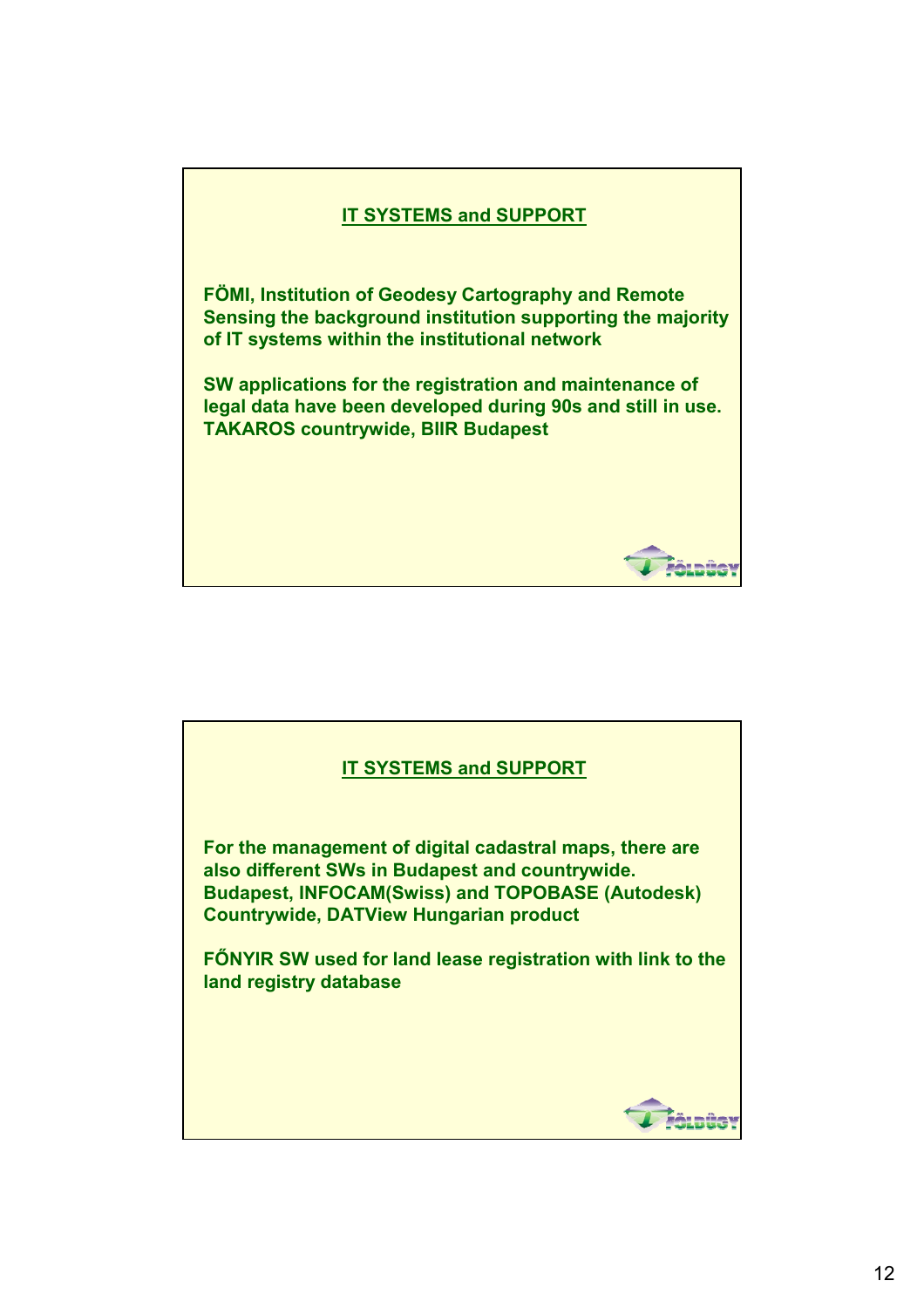